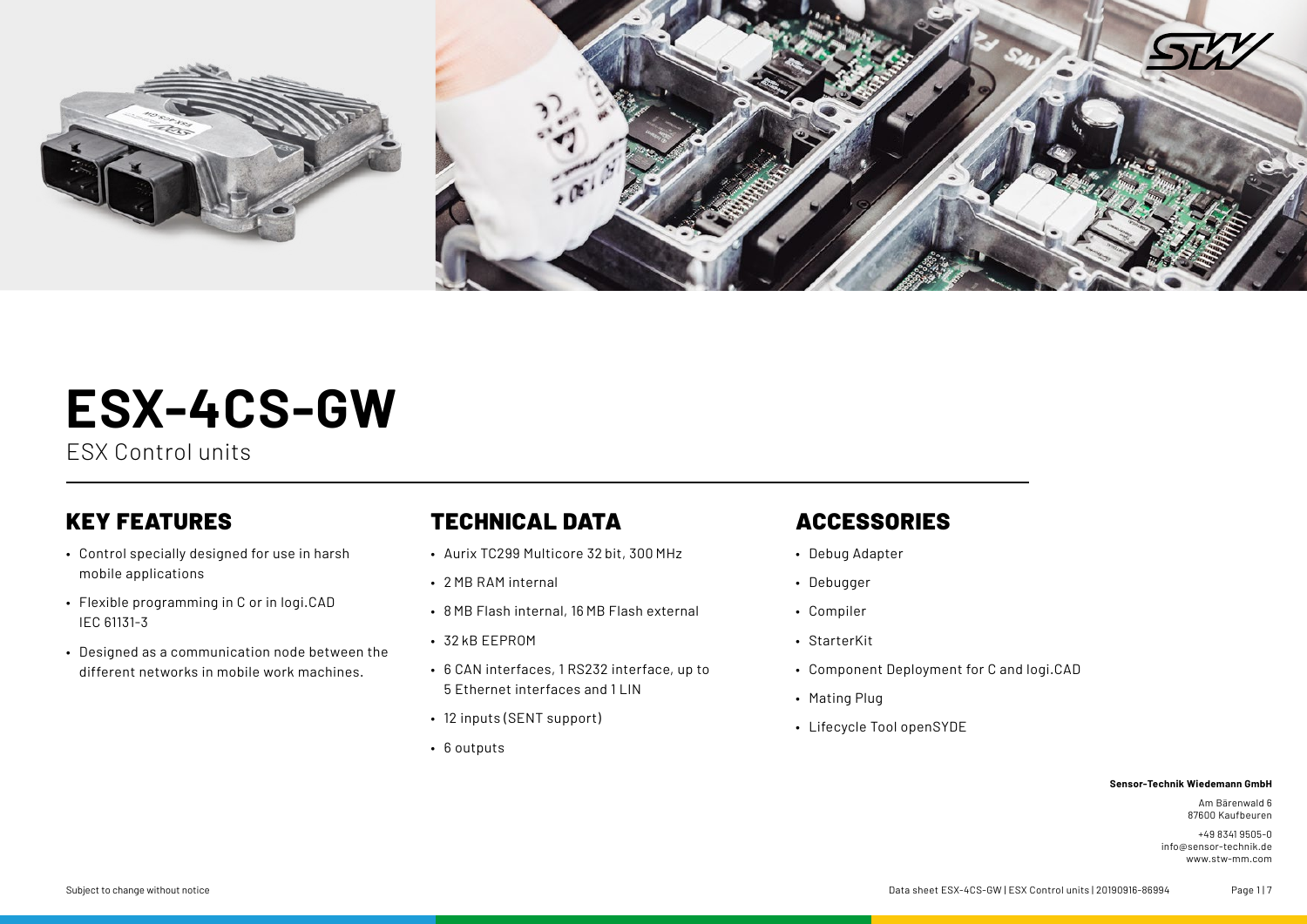### BLOCK DIAGRAM



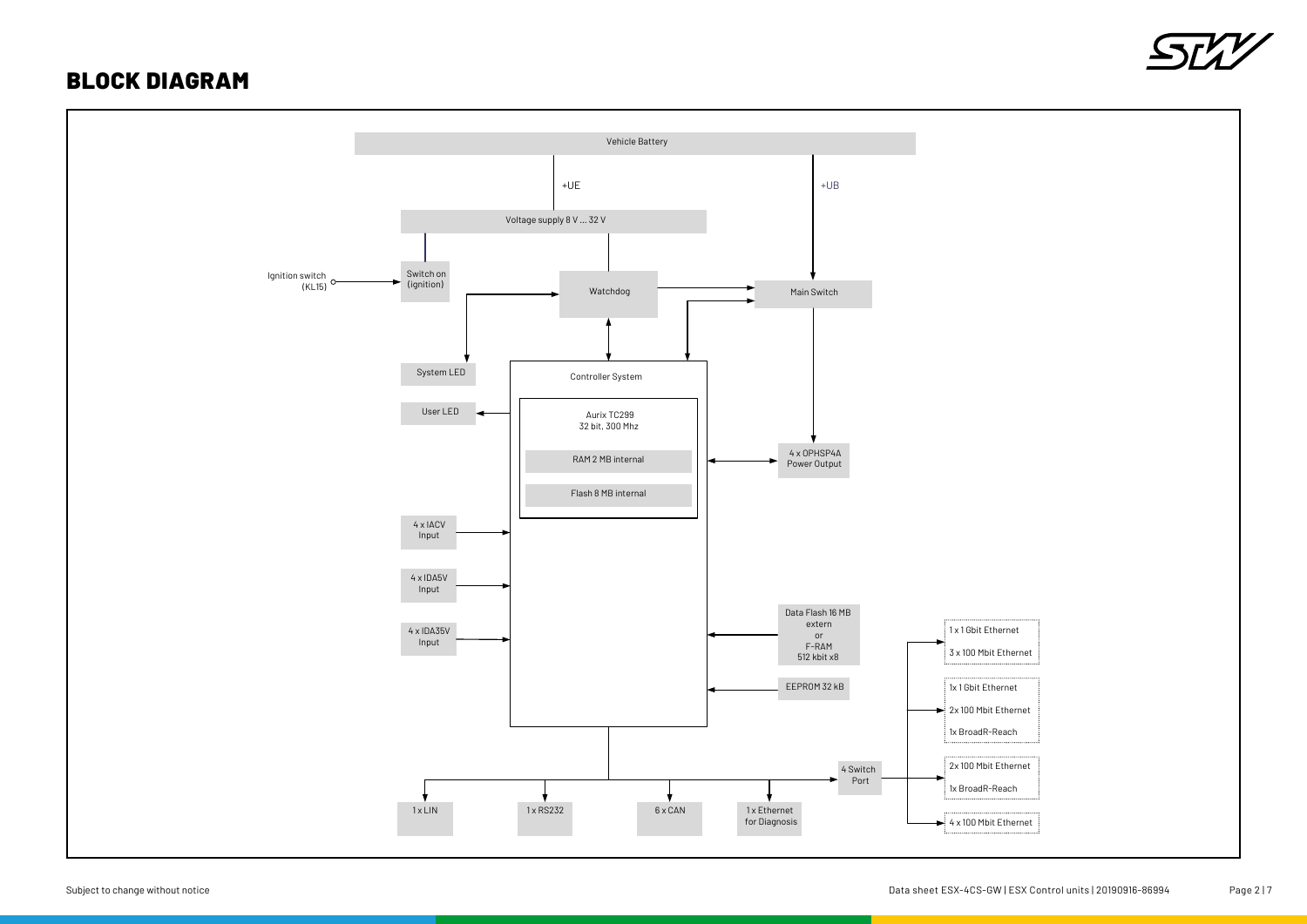

## TECHNICAL DATA

#### **Processor and memory**

| <b>Type</b>                     | <b>Properties</b>     | <b>Features</b>                                            |
|---------------------------------|-----------------------|------------------------------------------------------------|
| Aurix TC299                     | 32 bit, Multicore     | @ 300 MHz                                                  |
| RAM                             | 2 MB internal         |                                                            |
| Flash                           | 8 MB internal         |                                                            |
| Data Flash                      | 16 MB external        |                                                            |
| <b>FRAM</b>                     | $512$ kbit $\times 8$ |                                                            |
| EEPROM                          | 32 kB                 |                                                            |
| <b>Communication Interfaces</b> |                       |                                                            |
| <b>Type</b>                     | Max.<br>Quantity.     | Configuration                                              |
| CAN                             | 6                     | CAN 2.0 B, Low-/High-Speed max 1 Mbit/s                    |
|                                 |                       | Opt. CAN 1: Wake-up functionality                          |
|                                 |                       | Opt. CAN 4: isolated                                       |
| <b>RS232</b>                    | 1                     | Baud rate up to 115 kbit/s                                 |
| Ethernet                        | Up to 5               | ETH1_P1P4: Speed up to 100 Mbit/s                          |
|                                 |                       | Opt. ETH 1_P4: Speed up to 1 Gbit/s (with M12<br>conector) |
|                                 |                       | ETH2: Speed up to 100 Mbit/s, only for<br>diagnosis        |
|                                 |                       | Opt. BroadR-Reach                                          |

#### **Inputs**

|  | Type                            | Max.<br>Quantity. | Configuration                   | <b>Measurement</b> | <b>Options / Dependencies</b>                 |
|--|---------------------------------|-------------------|---------------------------------|--------------------|-----------------------------------------------|
|  | Analog Input<br><b>IACV</b>     | 4                 | Voltage                         | 012V               |                                               |
|  |                                 |                   | Current                         | 420mA              |                                               |
|  |                                 |                   | Digital                         | Voltage            | Cut-off frequency: 100 Hz                     |
|  |                                 |                   | Edge Evaluation Events, rising/ | falling edges      |                                               |
|  | Multi Function 4<br>Input IDA5V |                   | Analog Voltage                  | 05V                | e.g. PT1000, KTY                              |
|  |                                 |                   | Digital                         | Low-Active         | Programmable pull-up<br>resistor 6k8 0 to 5 V |
|  |                                 |                   |                                 | High-Active        | External pull-down<br>resistor required       |
|  |                                 |                   | Frequency                       | $0.6$ Hz $$ 20 kHz |                                               |
|  |                                 |                   | Edge Evaluation Events, rising/ | falling edges      |                                               |
|  |                                 |                   | SENT-Interface                  |                    |                                               |

LIN 1 LIN 2.2A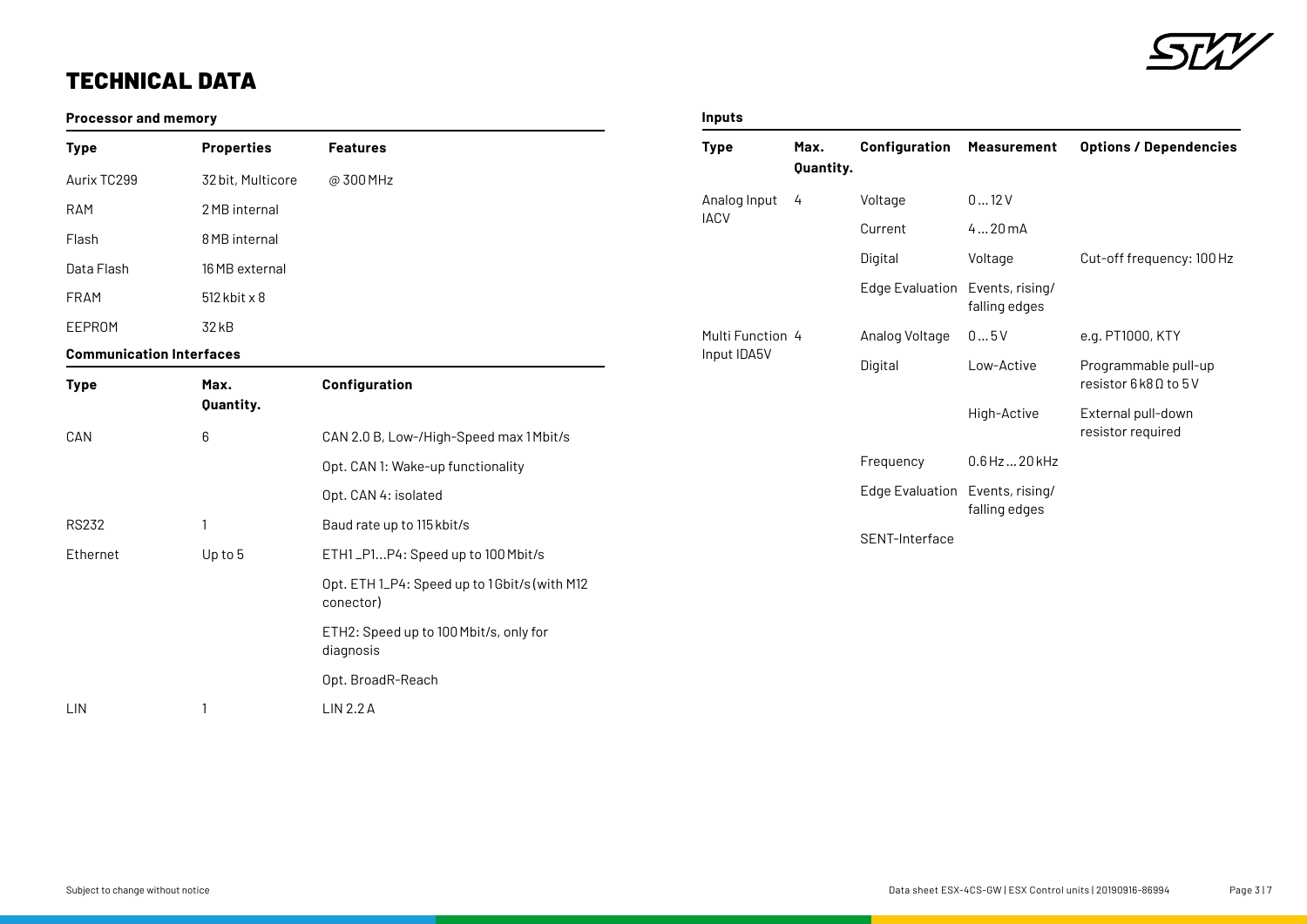## TECHNICAL DATA

| Inputs           |                   |                                 |                             |                                                                                               |
|------------------|-------------------|---------------------------------|-----------------------------|-----------------------------------------------------------------------------------------------|
| <b>Type</b>      | Max.<br>Quantity. | Configuration                   | <b>Measurement</b>          | <b>Options / Dependencies</b>                                                                 |
| Multi Function 4 |                   | Analog Voltage                  | 035V                        |                                                                                               |
| Input IDA35V     |                   | Namur Sensors                   |                             |                                                                                               |
|                  |                   | Digital                         | Low-Active                  | Programmable pull-up                                                                          |
|                  |                   |                                 | High-Active                 | $(1k1\Omega$ to 8.5 V) or pull-<br>down resistors (1k to<br>GND)                              |
|                  |                   | Frequency                       | $0.6$ Hz $$ 20 kHz          | a maximum of 8 Inputs<br>can be used for the func-<br>tion "Average Frequency<br>Measurement" |
|                  |                   | Edge Evaluation Events, rising/ | falling edges               | Pairs of 2 inputs can be<br>connected to incremental<br>encoder inputs                        |
|                  |                   | Incremental<br>Input            | Position or angle<br>change |                                                                                               |



#### **Outputs** (All outputs are short circuit protected)

| <b>Type</b>                        | Max.<br>Quantity | <b>Configuration Range Property</b>           |     |                         | <b>Features</b>                                                                                                                                                                                                    |
|------------------------------------|------------------|-----------------------------------------------|-----|-------------------------|--------------------------------------------------------------------------------------------------------------------------------------------------------------------------------------------------------------------|
| Digital-/<br>PWM-Output<br>OPHSP4A | 4                | Digital<br><b>PWM</b>                         |     | $0100\%$<br>max. 500 Hz | 04A Current On/Off High Side Switch<br>Current control with<br>2 % accuracy<br>Digital feedback<br>Cut-off at overcur-<br>rent ( $> 7.5$ A $\pm 20$ %)<br>Several outputs in<br>parallel circuit for up<br>to 12 A |
| Sensor Supply 2<br>UExt            |                  | Programmable 512 V 100250 mA<br>Fixed Voltage | 5 V | Max. current<br>250 m A |                                                                                                                                                                                                                    |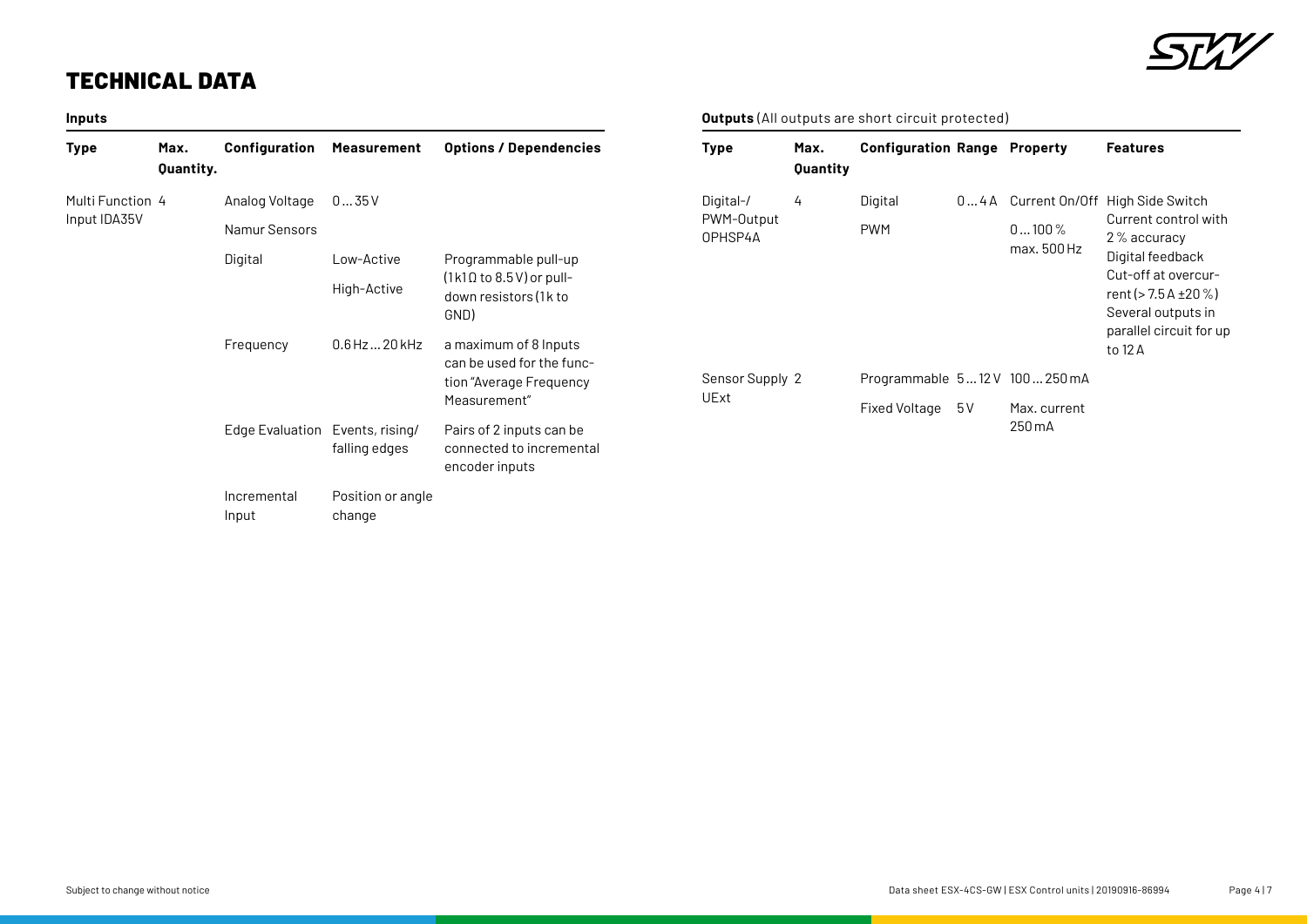## STZ

## TECHNICAL DATA

#### **System Data**

| <b>Type</b>       | <b>Property</b>                                           | <b>Values</b>                                                                                            |
|-------------------|-----------------------------------------------------------|----------------------------------------------------------------------------------------------------------|
| Supply Voltage    | Direct Current (DC)                                       | 832V                                                                                                     |
| Power Consumption | Without external load                                     | < 400 mA at 8 V supply Voltage<br>< 100 mA at 32 V supply Voltage                                        |
|                   | Standby (ignition off)                                    | $< 1$ mA                                                                                                 |
|                   | Maximum load current                                      | 12A                                                                                                      |
| Temperature       | <b>Chassis Temperature</b>                                | $-40^{\circ}$ C  +85 $^{\circ}$ C (-40 $^{\circ}$ F  +185 $^{\circ}$ F)<br>variant without M12 connector |
|                   |                                                           | $-25^{\circ}$ C  +85 $^{\circ}$ C (-13 $^{\circ}$ F  +185 $^{\circ}$ F)<br>variant with M12 connector    |
| Connector         | Molex CMC                                                 | 80 pin, 8-pole M12 connector<br>behon-x                                                                  |
| Indicators        | 2 LED (dual color)                                        | 1x for system status and 1x freely<br>programmable                                                       |
| Housing           | Die-cast aluminum                                         | GORE-TEX® Membrane for pressure<br>equalization                                                          |
| Dimensions        | <b>Standard Variant</b>                                   | 169 mm x 139 mm x 40 mm                                                                                  |
| Weight            |                                                           | About 0.57 kg (1.25 lbs)                                                                                 |
|                   | Degree of Protection Variant without M12 connector IP6k9k |                                                                                                          |
|                   | Variant with M12 connector                                | IP6k7                                                                                                    |

## TECHNICAL DRAWING

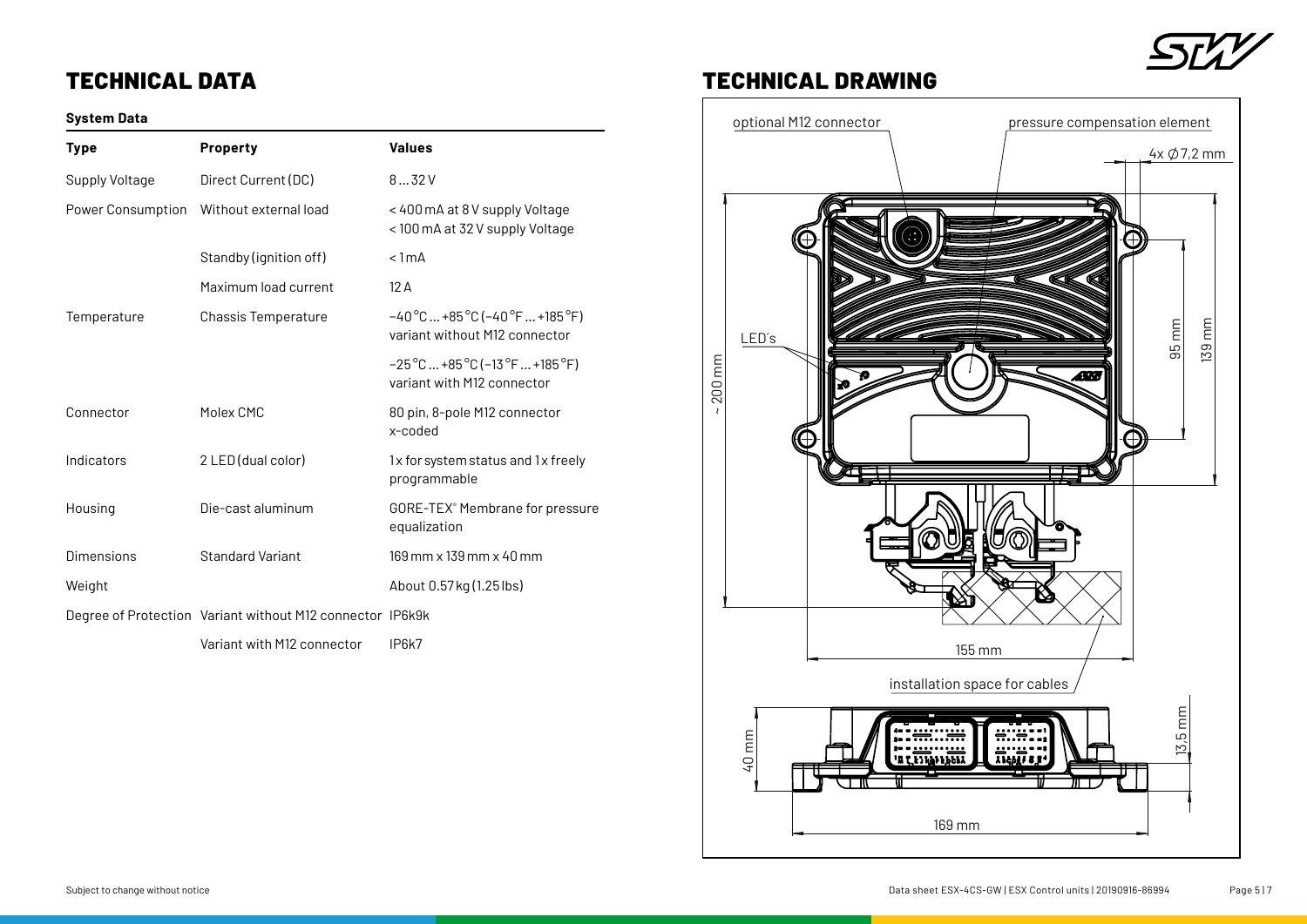

## PIN ASSIGNMENT

**Pin Assignment 48 Pin Connector:**

| Pin    | <b>Description</b>                        | Pin      | <b>Description</b>                         |
|--------|-------------------------------------------|----------|--------------------------------------------|
| 48A1   | CAN bus 2 low                             |          | 48G4 Ethernet 2 (Rx+)                      |
|        | 48A2 CAN bus 2 high                       |          | 48H1 Ethernet 1_P2 (Rx+)                   |
|        | 48A3 CAN bus 1 low                        |          | 48H2 CAN bus 5 high                        |
|        | 48A4 CAN bus 1 high                       |          | 48H3 CAN bus 3 high                        |
| 48B1   | LIN 12 V power supply                     |          | 48H4 Ethernet 2 (Rx-)                      |
|        | 48B2 LIN Bus                              | 48J1     | Ethernet 1_P2 (Tx-)                        |
|        | 48B3 Ethernet 1_P1(BRR+)                  |          | 48J2 Ethernet 1_P4 (Rx-) (if M12 Connector |
| 48B4 - |                                           |          | is not connected)                          |
| 48C1   | Ethernet $1_P3(Rx-)$                      | 48J3     | Ethernet 1_P4 (Tx+) (if M12 Connector      |
|        | 48C2 CAN bus 6 low                        |          | is not connected)                          |
|        | 48C3 Ethernet 1_P1(BRR-)                  |          | 48J4 Ethernet 2 (Tx+)                      |
|        | 48C4 Ethernet 1_P1(Tx+)                   | 48K1     | Ethernet $1_P2(Tx+)$                       |
| 48D1   | Ethernet 1_P3 (Rx+)                       |          | 48K2 Ethernet 1_P4 (Rx+) (if M12 Connector |
|        | 48D2 CAN bus 6 high                       |          | is not connected)                          |
|        | 48D3 NC or isolated CAN bus 4 GND         |          | 48K3 Ethernet 1_P4 (Tx-) (if M12 Connector |
|        | 48D4 Ethernet 1_P1(Tx-)                   |          | is not connected)                          |
| 48E1   | Ethernet 1_P3 (Tx-)                       |          | 48K4 Ethernet 2 (Tx-)                      |
|        | 48E2 RS232(Tx)                            | 48L1     | $\overline{a}$                             |
| 48E3   | CAN bus 4 low or isolated CAN bus 4       | $48L2 -$ |                                            |
|        | low                                       | $48L3 -$ |                                            |
|        | 48E4 Ethernet 1_P1(Rx+)                   | 48L4 -   |                                            |
| 48F1   | Ethernet 1_P3 (Tx+)                       | 48M1     | GND                                        |
|        | 48F2 RS232(Rx)                            |          | 48M2 UB: Power supply pin for hardware     |
|        | 48F3 CAN bus 4 high or isolated CAN bus 4 |          | drivers of the outputs                     |
|        | high                                      |          | 48M3 UE: Power supply electronic           |
|        | 48F4 Ethernet 1_P1(Rx-)                   |          | 48M4 Ingnition (KL15)                      |
| 48G1   | Ethernet 1_P2 (Rx-)                       |          |                                            |
| 48G2   | CAN bus 5 low                             |          |                                            |



#### **Pin Assignment 32 Pin Connector:**

|      | Pin              | <b>Description</b>             | Pin         |
|------|------------------|--------------------------------|-------------|
|      | 32A1             | CAN bus 1 high                 | 32E4        |
|      | 32A2             | CAN bus 1 low                  | 32F1        |
| ctor | 32A3             | CAN bus 2 high                 | 32F2        |
|      | 32A4             | CAN bus 2 low                  | 32F3        |
| :tor | 32B1             | Analog input IACV_02           | 32F4        |
|      | 32B2             | Multi function input IDA35V_04 | 32G1        |
|      | 32B3             | Multi function input IDA5V_01  | <b>32G2</b> |
|      | 32B4             | Sensor Supply 5V               | <b>32G3</b> |
|      | 32C1             | Multi function input IDA5V_02  |             |
|      | 32C2             | Analog input IACV_01           | 32G4        |
|      | 32C3             | Sensor Supply 5-12V            | 32H1        |
|      | 32C4             | Analog GND                     | 32H2        |
| è    | 32D1             | Multi function input IDA35V_04 | 32H3        |
|      | 32D <sub>2</sub> | Analog GND                     |             |
|      | 32D3             | Analog GND                     | 32H4        |
|      | 32D4             | Analog input IACV_04           |             |
|      | 32E1             | Sensor Supply 5-12V            |             |
|      | 32E2             | Sensor Supply 5V               |             |
|      |                  |                                |             |

32E3 Analog input IACV\_03

|             | DESCHIPLION                       |
|-------------|-----------------------------------|
| 32E4        | Multi function input IDA5V_03     |
| 32F1        | Multi function input IDA35V_04    |
| 32F2        | Multi function input IDA5V_04     |
| 32F3        | Multi function input IDA35V_04    |
| 32F4        | Ingnition (KL15+)                 |
| 32G1        | Digital-/PWM-Output OPHSP4A_03    |
| 32G2        | Digital-/PWM-Output OPHSP4A_04    |
| <b>32G3</b> | UB: Power supply pin for hardware |
|             | drivers of the outputs            |
| 32G4        | GND                               |
| 32H1        | Digital-/PWM-Output OPHSP4A_01    |
| 32H2        | Digital-/PWM-Output OPHSP4A_02    |
| 32H3        | UB: Power supply pin for hardware |
|             | drivers of the outputs            |
| 32H4        | UE: Power supply electronic       |
|             |                                   |

**Pin Description**

48G3 CAN bus 3 low